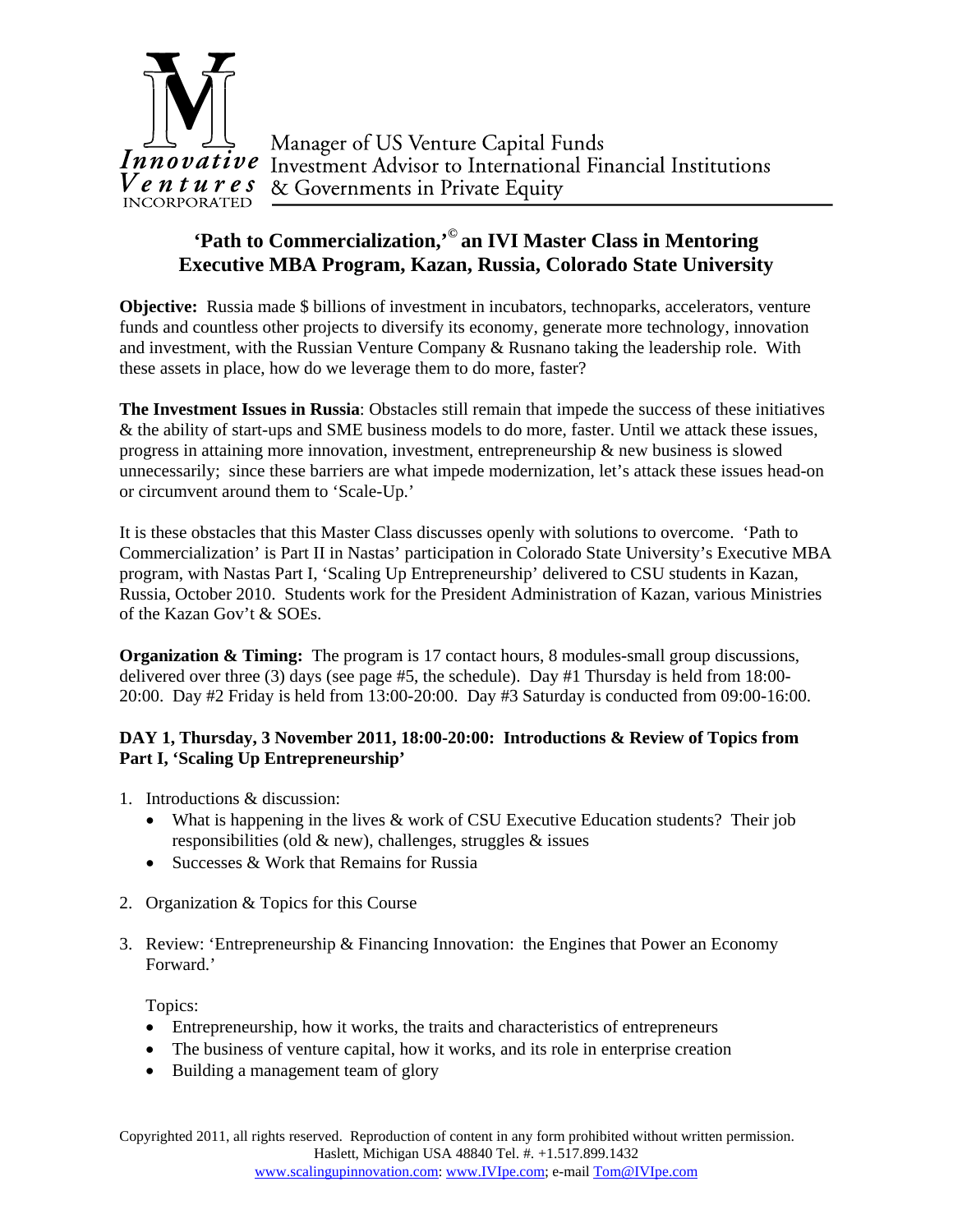- Elements of ideas  $&$  business models as' viruses' to spread more innovation  $&$  technology uptake in an economy
- 4. Discussion: The upcoming tender for the Armstrong plant in Russia. Strategies to win this tender for Kazan.

## **DAY 2 Friday, 4 November 2011: 13:00-20:00**

5. Module subject: 'Financing Innovation, From R&D to Grants through Series A.' Innovation starts with an idea to do something different, to improve the lives of customers, to make work that matters. Each step of the innovation process requires different forms of \$ & different institutions to provide this \$ to drive ideas forward.

Topics:

- From idea to commercialization, sources of finance, from R&D, grants, angel through series A investment and uses of capital
- Issues & solutions in financing early technology, from proof-of-concept through  $1<sup>st</sup>$  customer sale
- Confusion of inventors, scientists, entrepreneurs  $\&$  investors to what is a proof-of-concept model, a 1<sup>st</sup> prototype, a manufacturing prototype and final product design. How to fund, with grants and venture investment
- 6. Module subject: 'Start an Entrepreneurial Revolution in Tatarstan.' Staffers in the Kazan Government have deep responsibilities to create more innovation, stimulate entrepreneurship and attract investment to the region, yet they have limited power, control and access to capital to make this happen. In this module we discuss solutions to make the ecosystem responsive to your objectives, to advance modernization goals in the Oblast, with entrepreneurs and investors.

Topics:

- Building an entrepreneurial community in Kazan, the role of leaders and feeders. Why feeders always emerge  $1<sup>st</sup>$  & actions to encourage more leaders (entrepreneurs)
- Overcome weaknesses of the ecosystem to build an innovative economy. The Colorado, Michigan & Utah experiences to build more leaders & accomplish their growth and diversification objectives in their states; the applicability of their solutions to accelerate modernization in Kazan
- Certainly benchmark to Silicon Valley, but follow the economic development model of States with more commonalities to Russia and its economy vs. California or Massachusetts
- $\bullet$  Solutions Michigan  $\&$  its universities executed to overcome its single employee-employer industry & supply chain business model to diversify & modernize its economy. Lessons for Kazan
- 7. Module subject: 'Building a Team of Glory When Talent is Scarce.' Investors universally state that the quality and competence of the management team is more important than the quality of the idea as investment criteria for financing. Yet many of the start-ups are low on talent as the company grows beyond the skills of the initial founders  $\&$  they must attract experienced CEOs  $\&$  $COOs$  to expand beyond their  $1<sup>st</sup>$  success. Where can founders recruit senior managers when such people are in short supply in Russia, and how can Russia deepen the talent pool?

Topics:

• How entrepreneurs form teams, examples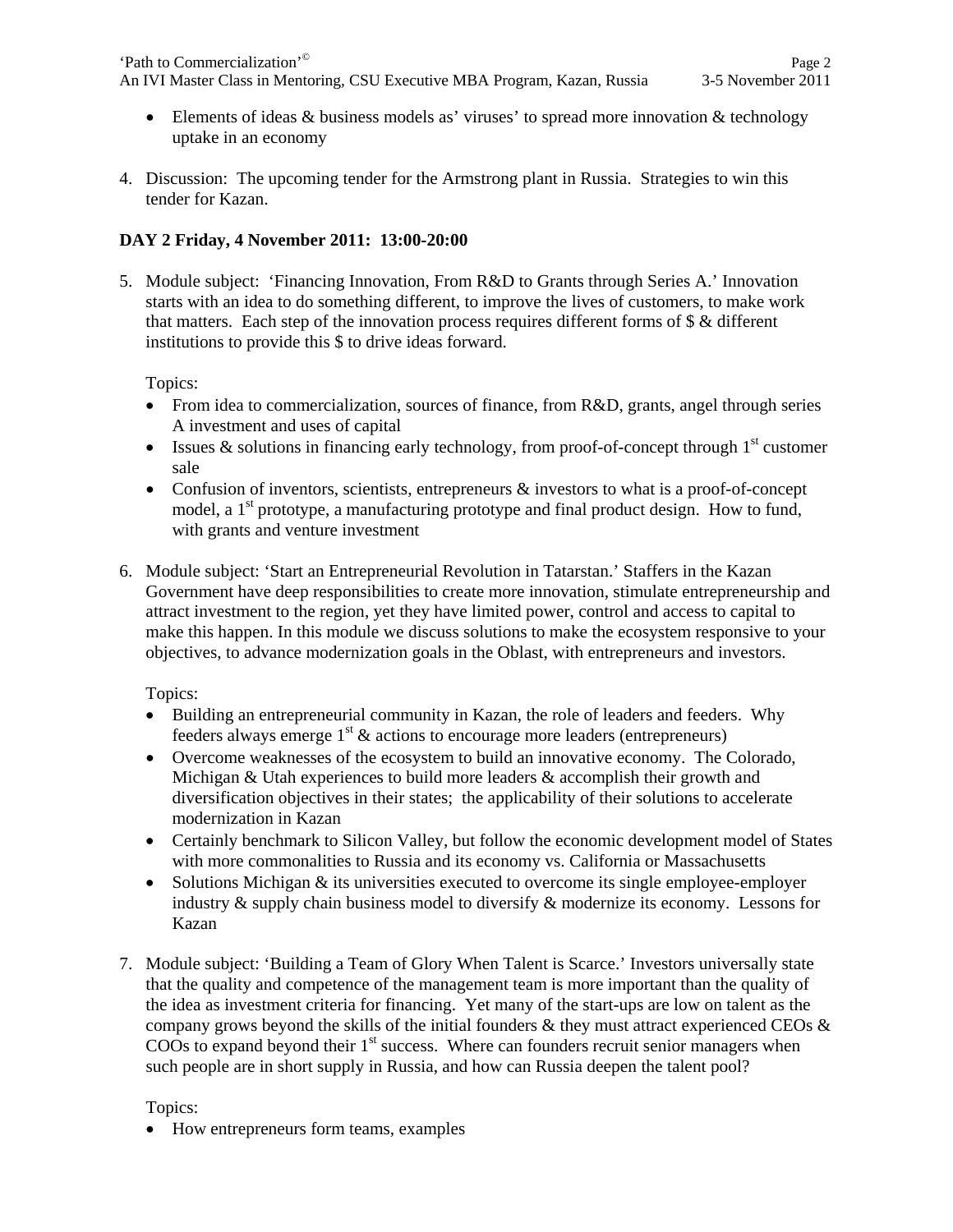- Leaders vs. feeders
- Densities required for more entrepreneurial teams to emerge
- How mentoring accelerates creation  $\&$  success of 1<sup>st</sup> time entrepreneurs  $\&$  models for Russia
- Issues in attracting expat CEOs & COOs to Russia and solutions to overcome-the job bank
- 8. Discussion: The Armstrong tender in Russia. Ideas to win this tender for Kazan, jobs-to-be done.

## **DAY 3, Saturday, 5 November 2011, 09:00-16:00**

9. Module subject: 'Sell Risk, then Opportunity.' US entrepreneurs sell opportunity to attract investors, raise \$. This works 200% in the USA since investors are comfortable with risk, ambiguity and uncertainty, and willingly pay the costs of failure when business models don't work, founders pivot or evolve into something different.

Except for a few, Russian investors approach risk differently. They invest in known & understandable risks, the risks of execution since these are the uncertainties they have dealt with as businessmen and investors, and have the experience to help entrepreneurs to solve-avoid. The risks of execution are more than enough for them with the risks of innovation, opportunity, i.e., achieve promised performance, will demand develop & how generate money is just too much for them; the result is that increasing wealth in Russia is not as big a source of \$ as predicted, resulting in tech start-ups going unfunded, entrepreneurs frustrated & Government wondering what to do next.

Topics:

- Why investors buy opportunity while others buy risk
- The challenges of execution in Russia and why opportunity must be assured
- It's easy to spot successful business innovations. But it's more difficult to spot the best opportunities & the rationale for investment before they've proven themselves. How to demonstrate that risks are overcome and behind the venture
- Encouraging deal flow that circumvents opportunity risk, where the market is assured. Seek & encourage creation of digital media & social networking SMEs to start the revolution. Why & how it works.
- Training entrepreneurs to 'sell risk, then opportunity'
- Transform the unknown risks of venture-technology SMEs to risks that Russian investors can understand and evaluate to speed investment. Discussion: Reader's Digest, Starbucks, iPad & companies created with no revenue model (initially).



10. Module subject, 'Paying for Failure.' **It's great to talk about the need for failure**,

how great business models evolve from failed attempts and the need to encourage more failure. The question is who pays for this learning? Investors in Russia, as in Kazakhstan, S. African, Croatia & other emerging countries label a failed entrepreneur a loser for life, never to raise \$ again with failure an embarrassment that frequently spills onto their family; such fallout creates an environment where entrepreneurship is discouraged as a career path vs. a 'safe job, e.g., working for Government, a SOE or a large corporation. Even Spain is not immune from such behavior; debts are transferred back to the founders if start-ups should fail.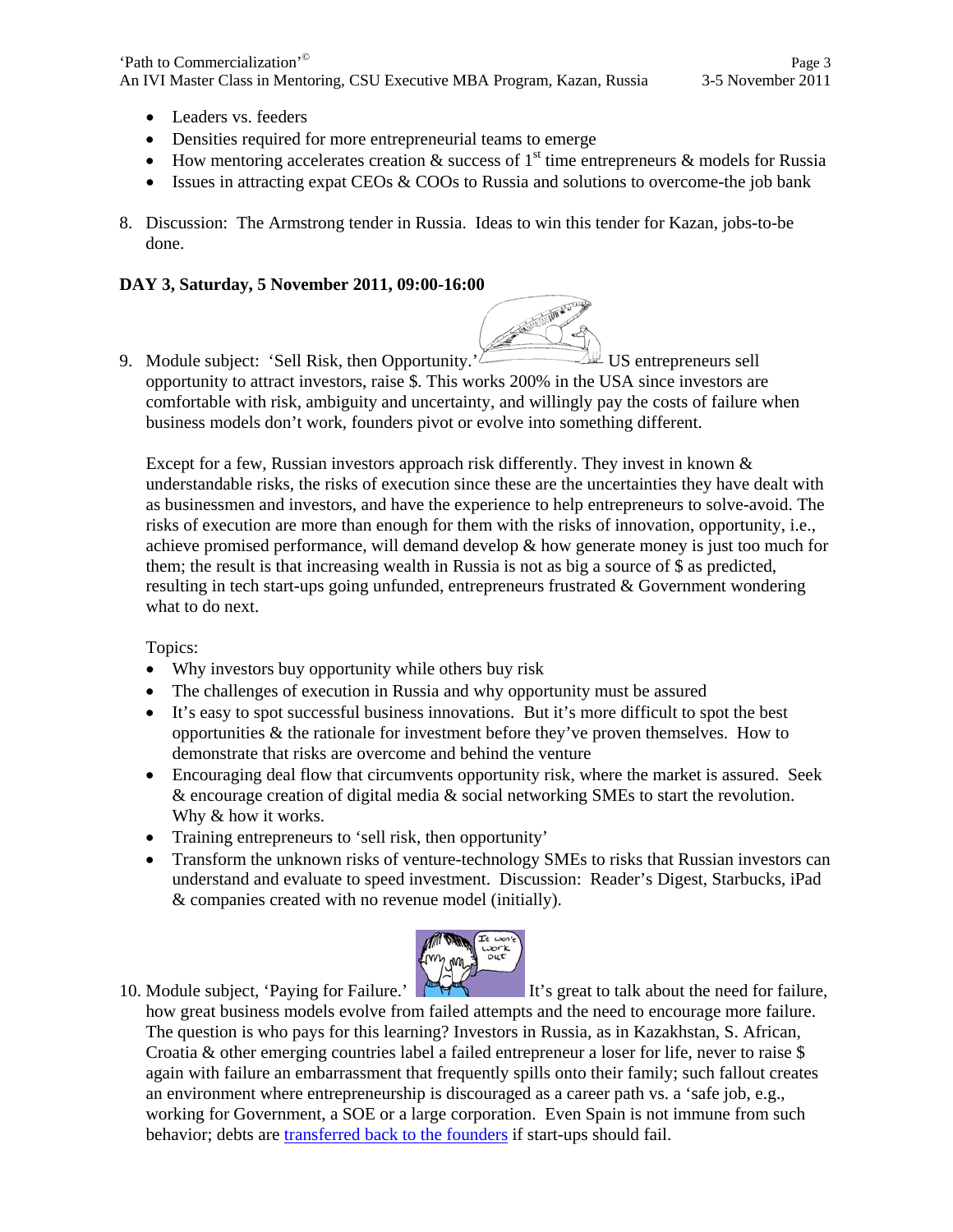Topics:

- Fear of failure is ingrained in our psyche, yet failure is a badge well-worn by American entrepreneurs and an entry ticket into the USA VC world (& one reason for its success).
- The logic of reimburse vs. advance \$ to finance innovation; the negative impact on experimentation, entrepreneurship  $\&$  deal flow, events that Government seeks to encourage
- Examples, how failure leads to success: J. Dyson (worth £920 million), Evan Williams (Twitter) & Andrew Mason (Groupon, company with fastest growth to \$1 billion in sales).
- Creating a culture for failure, who pays, and how Gov't can reduce failure-to-success role models: Solutions to make failure acceptable & how to leverage failure into success.
- Integrate technology, 'freemium,' imaginative product design, crowd sourcing, customer selection & viral marketing as business model elements to reduce failure
- Tools to speed experimentation, trial and error at low cost until the business model is proven, business models within the money limitations of entrepreneurs
- Business models that circumvent many of the costs and risks of failure
- 11. Module topic 'Networks & Network Creation.' It's profitable (&sexy) to partner and sell into international markets, but execution is expensive, fraught with big risk. When is international partnering the 'right' strategy vs. an internal domestic partnering strategy and what are the ways to extract maximum value? International partnering also includes attracting foreign investment since the support sought from foreigners is a partnering commitment to it by the Russian or Kazan Government.

Topics:

- Why partner vs. do all work internally; how Boston's Route 128 lost the innovation race to Silicon Valley
- Necessity of shared benefits to all parties
- Holes left remaining with Rusnano investing in international projects
- Case analysis: Rusnano, Universities of Colorado, Michigan & Utah & IVI: Jobs to be done

12. Group discussion: 'Let's Win the Business of Armstrong.'

Topics:

- Execution tasks and risks facing Armstrong
- Jobs-to-be-done by Armstrong to achieve build-out, on time  $\&$  to budget, risks  $\&$ uncertainties
- What the Kazan Gov't & ecosystem participants can to do reduce 'jobs-to-be-done' by Armstrong as your contribution to the project, solutions of Kazan to improve the efficiency and effectiveness of 'jobs-to-be-done' by Armstrong
- Ongoing 'jobs-to-be-done' in factory operation; Kazan Gov't & ecosystem participants contribution to reduce the # or improve efficiencies
- Solutions to build a more experienced labor pool of senior managers for Armstrong in Kazan, solutions to help Armstrong recruit strong candidates for plant operation
- Effective communications to demonstrate your winning strategy, to win the business of Armstrong